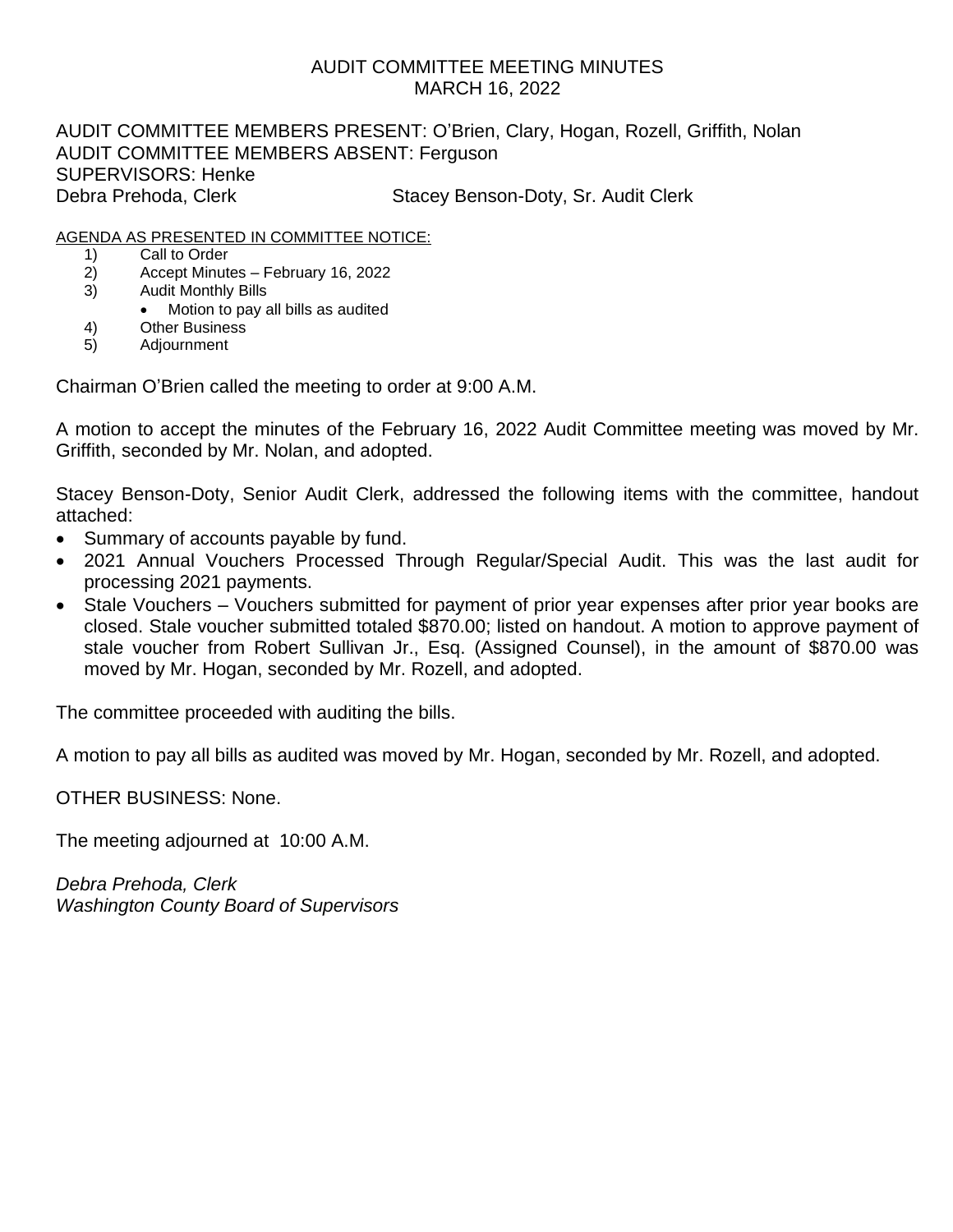### *SUMMARY OF ACCOUNTS PAYABLE BY FUND*

| <b>FUND</b>                            | <b>AMOUNT</b>  | <b>No. Vouchers</b> | <b>DATE</b> |
|----------------------------------------|----------------|---------------------|-------------|
| <b>GENERAL</b>                         | \$1,408,841.32 | 604                 | 3/16/22     |
| <b>CAR POOL</b>                        | \$181,406.28   | 21                  | 3/16/22     |
| <b>COUNTY ROAD</b>                     | \$231,489.59   | 31                  | 3/16/22     |
| <b>COUNTY ROAD</b><br><b>MACHINERY</b> | \$232,899.42   | 72                  | 3/16/22     |
| <b>SEWER DIST NO 1</b>                 | \$402.50       | 1                   | 3/16/22     |
| <b>SEWER DIST NO 2</b>                 | \$64,085.62    | 48                  | 3/16/22     |
| <b>Capital Construction</b>            | \$415,616.52   | 6                   | 3/16/22     |
| <b>Workers Compensation</b>            | \$310,067.71   | 3                   | 3/16/22     |
| <b>Health/Dental(MS)</b>               | \$0            | 0                   | 3/16/22     |
| <b>TOTAL ALL FUNDS</b>                 | \$2,844,808.96 | <b>786</b>          |             |

## *Submitted To Audit Committee For Approval : Meeting Date 3/16/22*

## *SPECIAL AUDIT 3/3/22*

| <b>GENERAL</b>               | \$47,290.95        | 46              | 3/3/22 |
|------------------------------|--------------------|-----------------|--------|
| <b>CAR POOL</b>              | \$1,871.24         | 3               | 3/3/22 |
| <b>COUNTY ROAD</b>           | \$384.92           | 7               | 3/3/22 |
| <b>COUNTY ROAD MACHINERY</b> | \$5,379.96         | 13              | 3/3/22 |
| <b>SEWER NO 1</b>            | \$55.87            | 1               | 3/3/22 |
| <b>SEWER NO 2</b>            | \$11,906.95        | 9               | 3/3/22 |
| <b>TOTAL</b>                 | <u>\$66,889.89</u> | <mark>79</mark> |        |

*PRELIMINARY TOTAL AMOUNT PAID OUT OF AUDIT WITH APPROVAL OF COUNTY AUDITOR*

|                                                    | <u>AMOUNT</u>         | <u>DATE</u>     |
|----------------------------------------------------|-----------------------|-----------------|
|                                                    | \$*1,695,295.46       | 2/16/22-3/15/22 |
| <b>Grand Total Presented to Audit</b><br>Committee | <u>\$4,606,994.31</u> |                 |

*TOTAL NUMBER OF VOUCHERS BEFORE COMMITTEE =865*

*\*as submitted by Treasurer's Office*